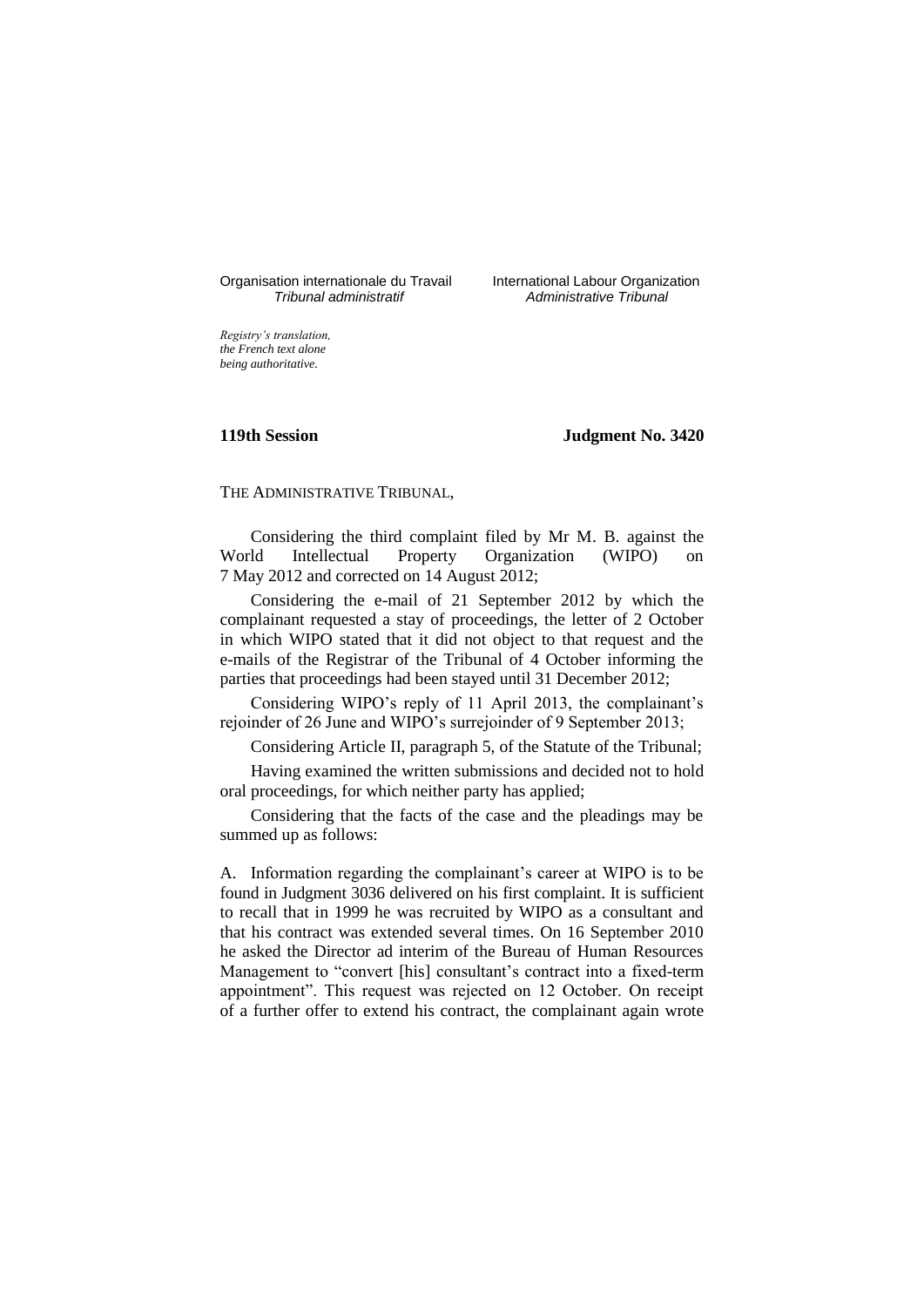to the above-mentioned director to express his surprise that his remuneration had not been increased. He therefore requested that the situation regarding his grade and step be regularised and that a final decision be taken on his request concerning the conversion of his contract. The director informed him in a letter dated 20 January 2011 that these requests could not be granted. She explained that his consultant status meant that he was not entitled to the conversion of his contract, and that his remuneration was not established on the basis of a grade and step, but in accordance with the terms of his contract.

The request for a review of the decision of 20 January which he submitted to the Director General on 15 March was rejected on 4 May, and the complainant then referred the matter to the Appeal Board. In its conclusions, dated 15 December 2011, the Board recommended that the appeal should be dismissed. On 1 February 2012 the complainant was informed that the Director General had decided to follow the Board's recommendation. That is the impugned decision.

On 3 December 2012 WIPO offered the complainant a temporary appointment which he accepted in January 2013. This appointment was extended twice thereafter.

B. The complainant states that under Staff Regulation 4.8(b) he should have been given a fixed-term appointment, either following a competition or by direct appointment. He therefore takes WIPO to task for never holding a competition to fill posts for which he could have applied and for never offering him a "direct recruitment". He explains that the request for the regularisation of his contract is prompted by the fact that "WIPO frequently regarded him as a staff member in respect of the essential terms of [his] contract" and that, from the moment he joined WIPO, his duties had a permanent and perennial nature. He also considers that WIPO breached its duty of information and its duty of care in that, prior to 2011, he was never informed of the conditions for obtaining "a staff member's contract". Lastly, he contends that no effect has yet been given to an announcement of the Director General which, he says, was contained in an e-mail of September 2011, to the effect that the situation of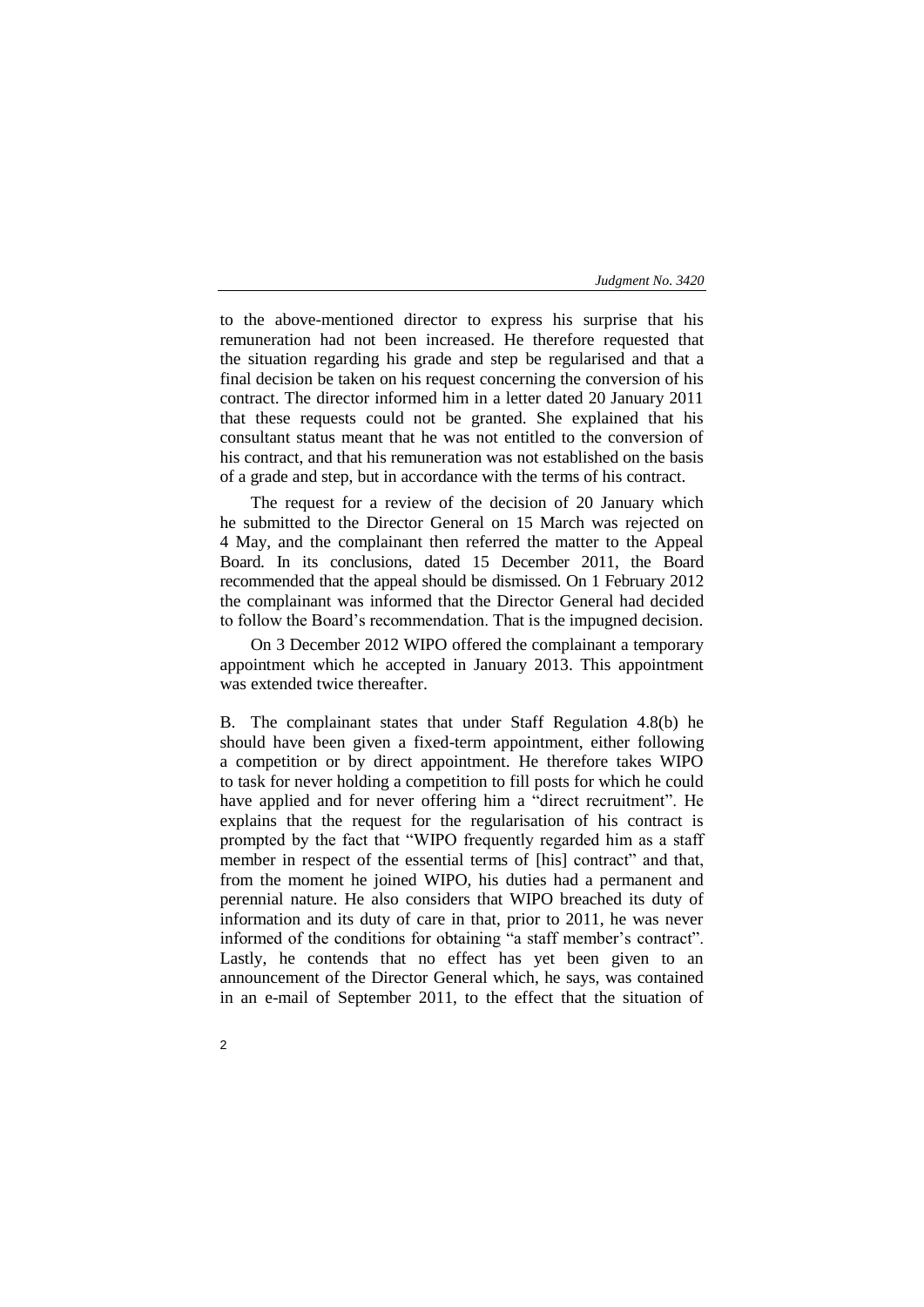3

26 employees, including his own, would be regularised. He also asserts that, during a meeting on 5 October 2011, it was agreed that WIPO would offer him a post "through a competition".

The complainant requests the setting aside of the impugned decision, the regularisation of his contract and "the immediate application" of the Director General's announcement of September 2011. He draws attention to the fact that he was suspended from duty between 4 September 2008 and 25 July 2011 and that, although that measure has been lifted, he had not started work again by the date on which his complaint was filed. Therefore he asks the Tribunal to order his return to work in a post for which a competition is to be held and that he be given a grade and a salary commensurate with his seniority, backdated to the time when "this rise should have been applied". He claims "appropriate" damages for moral and professional injury and reimbursement of "legal and medical expenses".

C. In its reply, relying on the Tribunal's case law, WIPO submits that the Tribunal is not competent *ratione materiae*, since the complaint is not related to the non-observance of the terms of the complainant's appointment or of the provisions of the WIPO Staff Regulations and Staff Rules. It also considers that the plea regarding the regularisation of the complainant's contract is irreceivable, since the case law shows that the Tribunal has always refused to convert contracts into which the parties have freely entered.

On the merits WIPO submits that the complaint is moot, since in December 2012 the complainant was offered a temporary appointment which he accepted in January 2013 and that he has thus acquired the status of a WIPO staff member. Moreover, it insists that it was not obliged to offer the complainant a fixed-term appointment. It explains that he could obtain such an appointment only by means of a competition but he has not applied for any post since September 2010, when he first requested the conversion of his contract, although 50 vacancy notices were published in 2012 and 2013.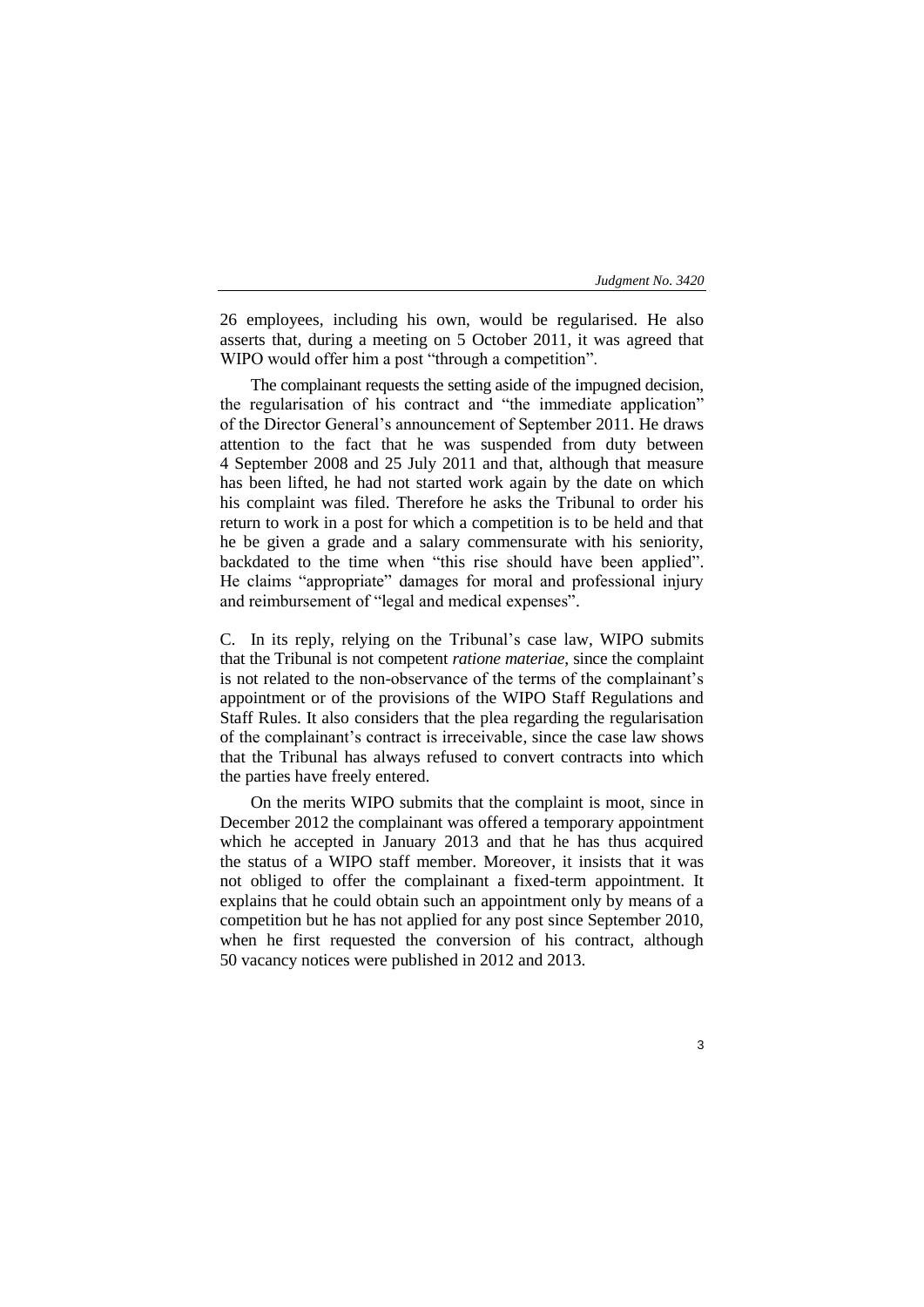D. In his rejoinder the complainant enlarges on his pleas. In particular, he states that on several occasions he requested the creation of a permanent post to which he could have been appointed or the holding of competition, but there was no response to these requests. He also considers that the Organization breached the principle of equal treatment by regularising several other consultants but taking no action on his own request for regularisation.

The complainant asks for the conversion of the temporary appointment which he obtained in December 2012 into a fixed-term appointment. He explains that he did not receive a pay rise between 2009 and 2011 and asks that he be given a grade and a salary commensurate with his seniority, backdated to the time "when this conversion should have taken place and, at all events, to 2008". He also asks for the "neutralisation" of his assessment reports which were drawn up during his suspension in order that "they may not be used against him".

E. In its surrejoinder WIPO maintains its position.

### CONSIDERATIONS

1. The complainant entered the service of WIPO on 12 July 1999 as a consultant in the Network Services Section. His consultant's contract was extended several times.

2. On 4 September 2008 the complainant was suspended from duty, with immediate effect, on the grounds that he had committed serious misconduct.

3. On 16 September 2010, while he was still suspended, the complainant requested the "conversion" of his consultant's contract into a "fixed-term appointment". On 12 October 2010 he received a negative reply on the grounds that his consultant's contract did not confer "an automatic right to a fixed-term appointment".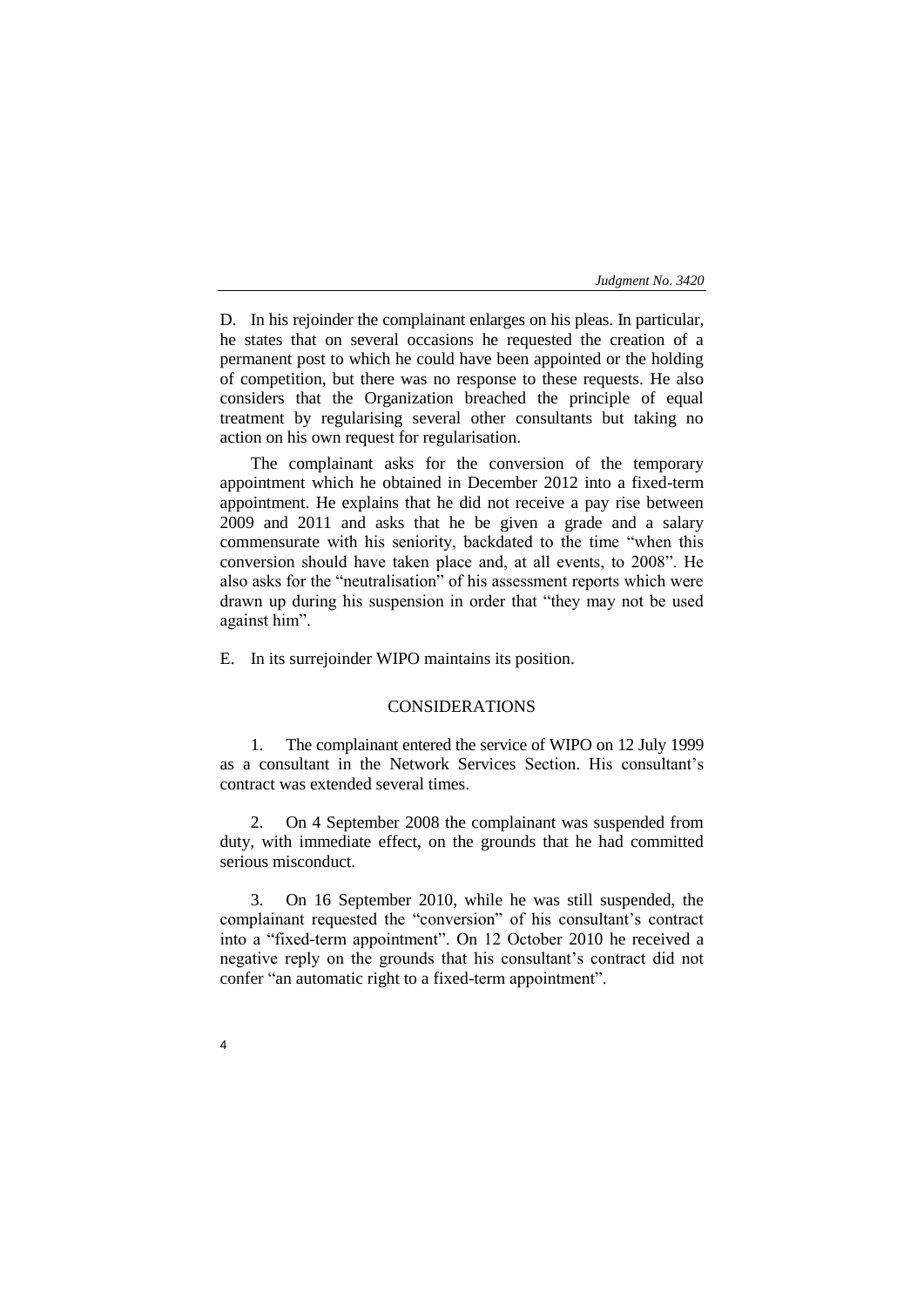5

4. In a letter which was received by the Administration on 23 December 2010 the complainant, whose consultant's contract had just been renewed for the period 1 January to 31 December 2011, noting that he had not received a pay rise, asked for the regularisation of the situation regarding his grade and step. In the same letter he also asked for the adoption of a final decision on his request for the conversion of his contract. In a letter of 20 January 2011, the Administration replied that all his requests, in other words the conversion of his contract, an increase in his salary and the regularisation of his grade and step, had been refused as unfounded.

5. As the request for a review of that decision which he submitted on 15 March 2011 was rejected, he referred the matter to the Appeal Board which, in its conclusions of 15 December 2011, recommended that the Director General should dismiss the appeal.

6. On 10 February 2012 the complainant was notified by a letter dated 1 February 2012 that the Director General had decided to follow the Appeal Board's recommendation.

7. On 7 May 2012 he filed a complaint with the Tribunal in which he requests the setting aside of the decision of 1 February 2012, the "conversion of his contract", the "granting of a grade and salary commensurate with his seniority backdated to the time when this rise should have been applied", damages and the "reimbursement of [his] legal and medical expenses".

In his rejoinder he also requests "the conversion of his temporary appointment into a fixed-term appointment", the "neutralisation of his assessment reports [which were drawn up] during the suspension period" and "appropriate damages for regularisation promises which were not kept and for the loss of benefits since 2006 due to the failure to regularise his post".

8. The complainant submits that his request for the "conversion" of his consultant's contract into a fixed-term appointment is based on "Article 4.8 of the Staff Regulations […] and the Organization's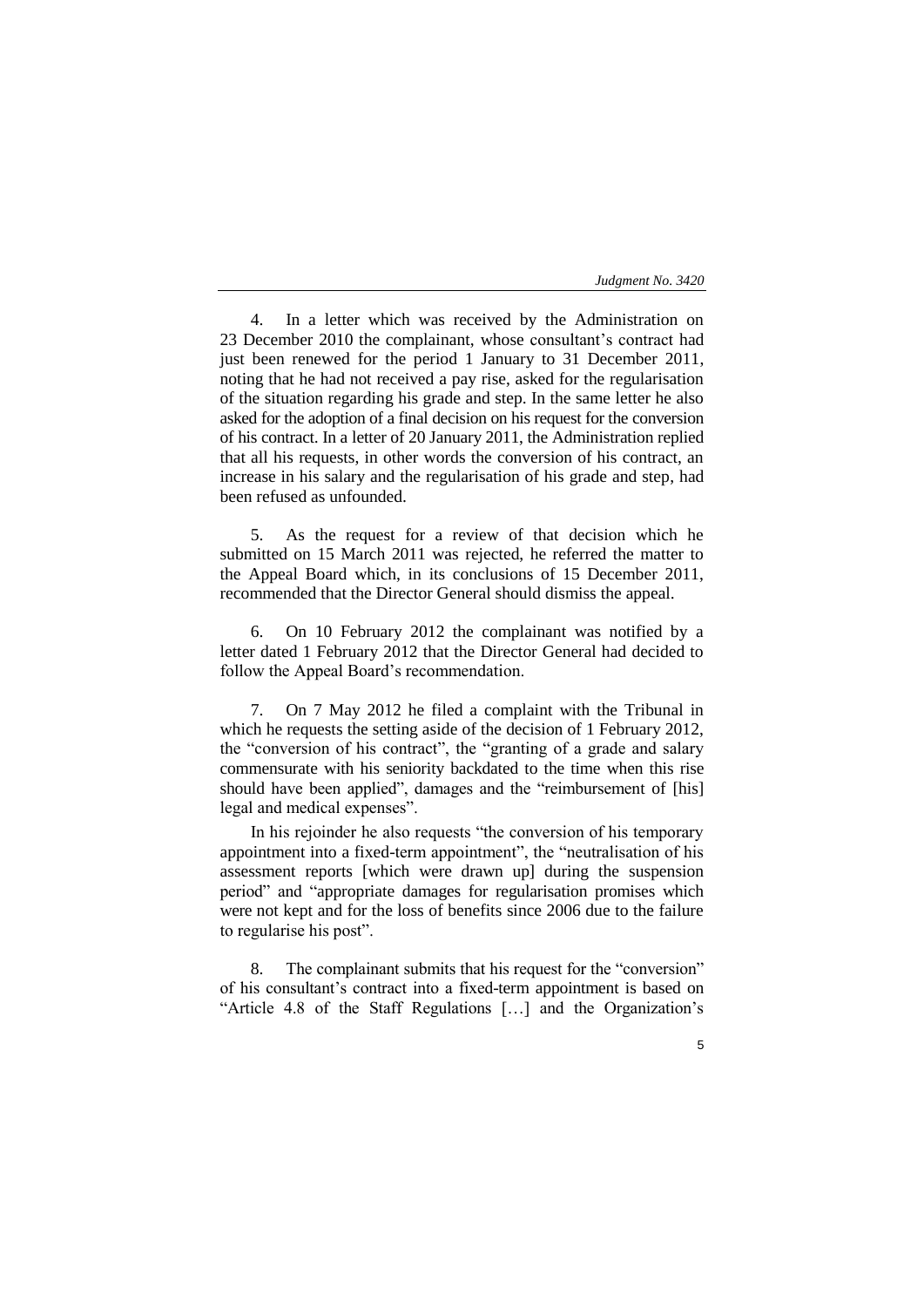practice"; that his duties were permanent and perennial and, lastly, that an examination of his case had led to the inclusion of his post in the list of those to be regularised in 2012.

9. The Tribunal has examined its competence *ratione personae* of its own motion since, when the complaint was filed on 7 May 2012, the complainant was formally described in his employment contract as a "consultant", a term often used for external collaborators. In the complaint form, the complainant calls himself a staff member. The Tribunal notes that the Staff Regulations and Staff Rules applicable since 1 January 2012 use the terms "staff members" and "staff" indiscriminately and that WIPO describes the complainant as a temporary employee on a short-term contract. The Tribunal finds that WIPO has consistently treated the complainant as a staff member. It is clear from the evidence that his contract provided for the payment of a salary, that he was subject to the disciplinary procedure – which was actually applied to him – and that he had access to internal appeal bodies. Moreover, WIPO admits that it has outsourced duties previously exercised by the complainant, which clearly shows that they were previously regarded as being performed internally. The Tribunal is therefore competent *ratione personae* to hear this case. Indeed, it had already implicitly accepted that it was competent to hear the complainant's previous complaints.

10. Precedent has it that a complainant may enlarge on the arguments presented before internal appeal bodies, but may not submit new claims to the Tribunal (see, in particular, Judgment 2837, under 3, and the case law cited therein).

11. In the instant case the Tribunal will therefore rule only on the claims which the complainant submitted to the Appeal Board in the appeal lodged on 27 June 2011, to the exclusion of all other claims. Similarly it will not rule on any matters relating to events occurring after the decision of 4 May 2011 which was contested before the Appeal Board.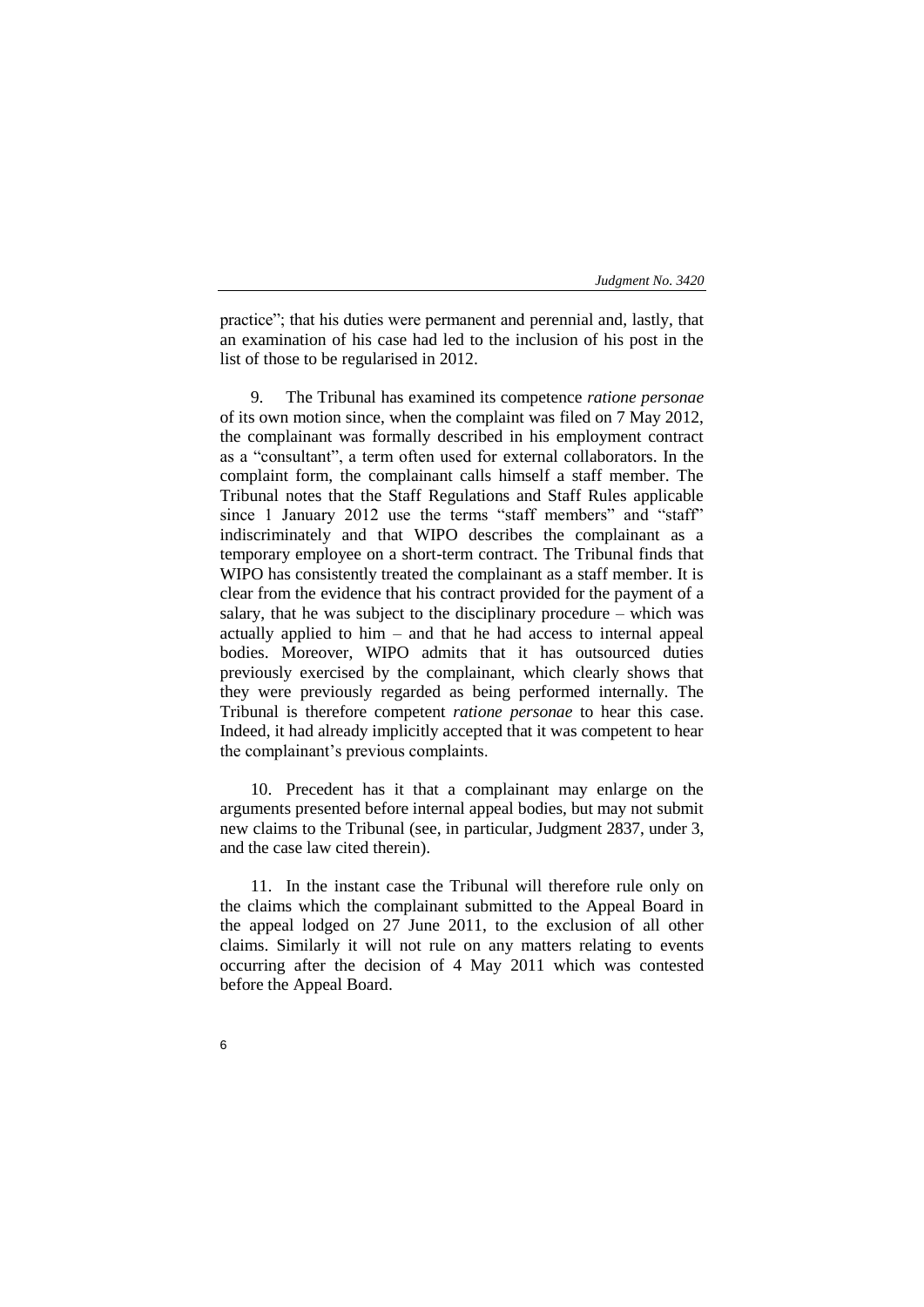12. WIPO submits that the complaint is moot, since in December 2012 the complainant was offered a temporary appointment which he accepted in January 2013.

Furthermore, it points out that the Staff Regulations and Staff Rules make no provision for converting a consultant's contract and that, in order to qualify for a conversion of his contract, the complainant should have participated in a competition, which he has not done since September 2010. While it acknowledges the perennial nature of the duties performed by the complainant until 2008, it explains that this was no longer the case after the outsourcing of his duties and that it was no longer possible to create a regular budget post for the performance of these duties.

WIPO states that the complainant did not take part in any competitions in 2012 and 2013 for possible assignment to another post.

13. At the material time, Article 4.8(b) of the Staff Regulations read:

"As a general rule, recruitment for posts in the Professional and higher categories shall be made on the basis of a competition. Vacancies shall be brought to the attention of the staff of the International Bureau and the Administrations of Member States, with details as to the nature of the posts to be filled, the qualifications required and the conditions of employment."

14. The complainant relies on the provisions of that article to justify his request for the conversion of his consultant's contract into a fixed-term appointment. However, he admits that the "conventional route" to a fixed-term appointment is via a competition. That is why he contends, subsidiarily, that he could have been appointed directly. In his opinion, the phrase "as a general rule" employed in the aforementioned text "does not completely rule out the possibility of departing from the principle of holding a competition beforehand".

15. As the Appeal Board rightly found, the Staff Regulations and Staff Rules made no provision at the material time for "converting a consultant's contract into a fixed-term appointment". As a general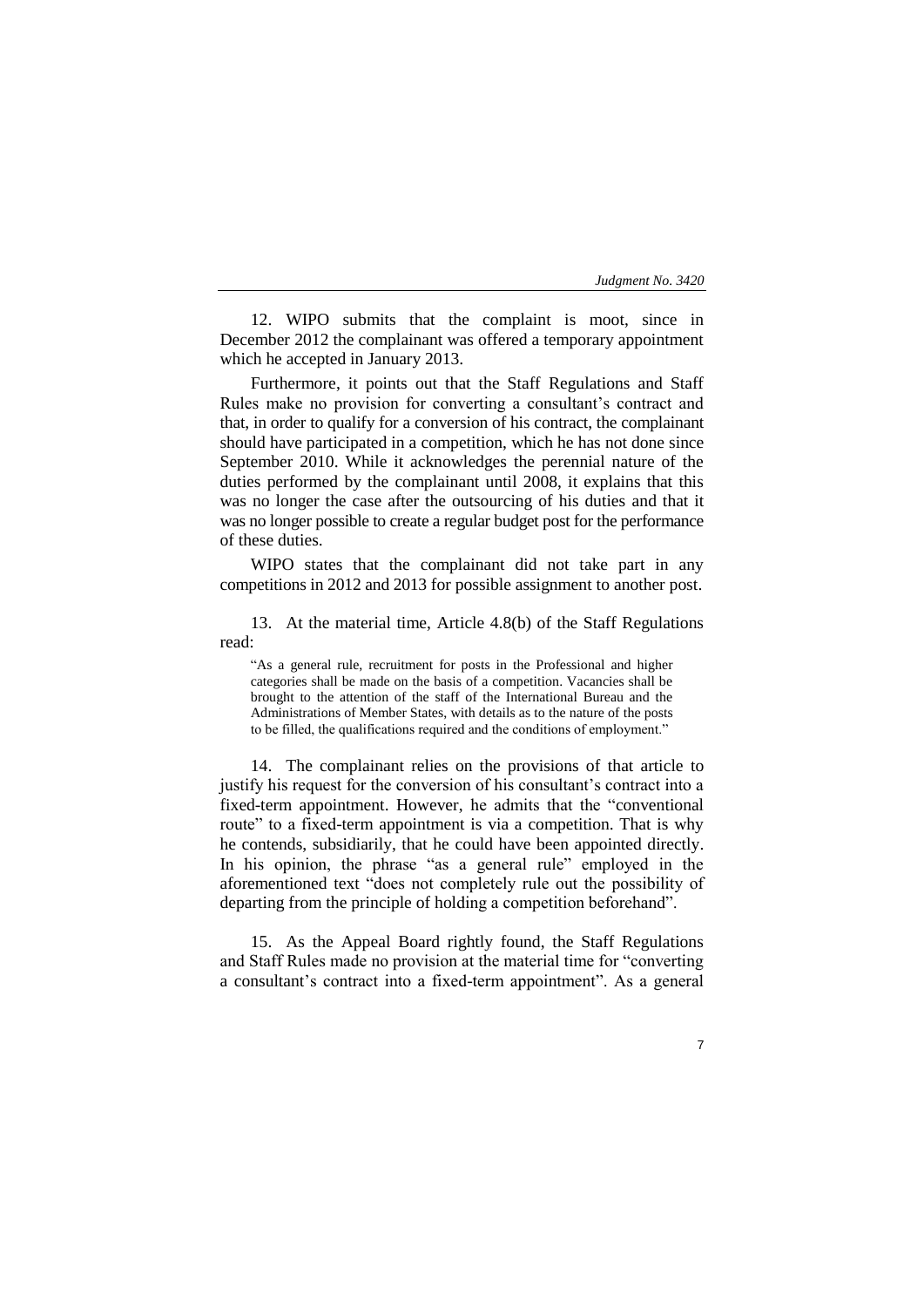rule, access to a fixed-term appointment was through a competition, in accordance with Staff Regulation 4.8(b).

16. The complainant submits that "the permanent and perennial nature" of his duties should have led the Organization to heed his numerous requests for regularisation. However, the file shows that the first time he asked for the conversion of his contract was in 2010. The documents produced in support of his pleas concern the extension rather than the conversion of his contract. The Tribunal cannot take into consideration contracts existing prior to the date of the request for conversion in order to assess the permanent nature of the complainant's duties. Moreover, those which he had performed before his suspension had been entrusted to another consultant as from July 2009.

17. The complainant contends that the principle of equal treatment has been breached. He states that "several consultants […] were regularised during the period in which [he] submitted [his] requests for regularisation" and that persons "working for an outside company were regularised". In support of this contention he produces two lists of persons.

18. According to the Tribunal's case law, the principle of equal treatment requires that staff members in an identical or comparable position in fact and in law be treated in the same manner by the employer organisation (see Judgment 2198, under 14).

19. The plea that the principle of equal treatment has been breached must be dismissed, since the complainant supplies no proof that a person in the same situation in fact and in law as him obtained the "regularisation of his or her situation" during the period in question.

20. The complainant takes the Organization to task for failing to keep its promise to him to offer him a post through the holding of a competition in 2012. He maintains that, in an e-mail of September 2011,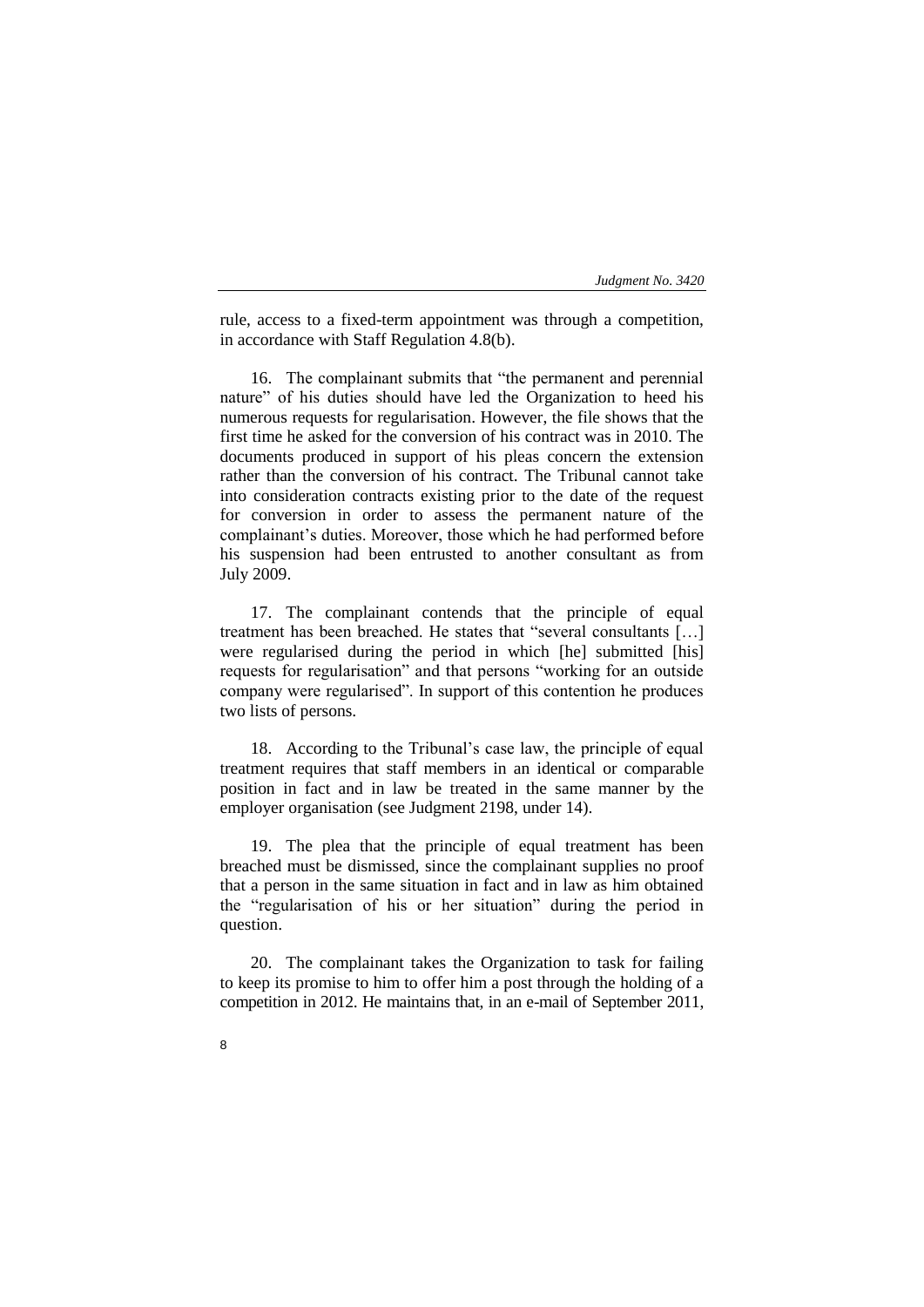the Director General had announced that the situation of 26 employees, including the complainant, would be regularised in 2012 and that it had been agreed, during a meeting on 5 October 2011, that "the Organization [should] offer [him] a post […] in the very near future through a competition", that he "should apply and that, generally speaking, preference was given to the current post-holder".

21. In keeping with what was stated in consideration 11, above, the Tribunal will not rule on this plea as it refers to an e-mail sent after the decision contested before the Appeal Board.

22. The complainant submits that WIPO did not respect its obligation to inform its employees in good time of all measures which might affect their rights and legitimate interests. He states that prior to 2011 he never received any information or explanations pertaining to a consultant's possibilities and means of obtaining a staff member's contract.

23. The Tribunal notes, however, that it is clear from the file, in particular from the letter of 20 January 2011, that the complainant had in fact been advised that if he wished to receive a fixed-term appointment, he should apply for a post for which a competition was being held.

24. The complainant asks to be given a grade and a salary commensurate with his seniority, backdated to the time when the pay rise which he claims should have been applied.

25. The Tribunal concurs with the Appeal Board that, as long as the complainant had a consultant status, his remuneration was essentially based on the terms of his contract and was therefore subject to negotiation.

26. Since none of the complainant's pleas can be allowed, the complaint must be dismissed, without there being any need to rule on the objections to receivability raised by WIPO.